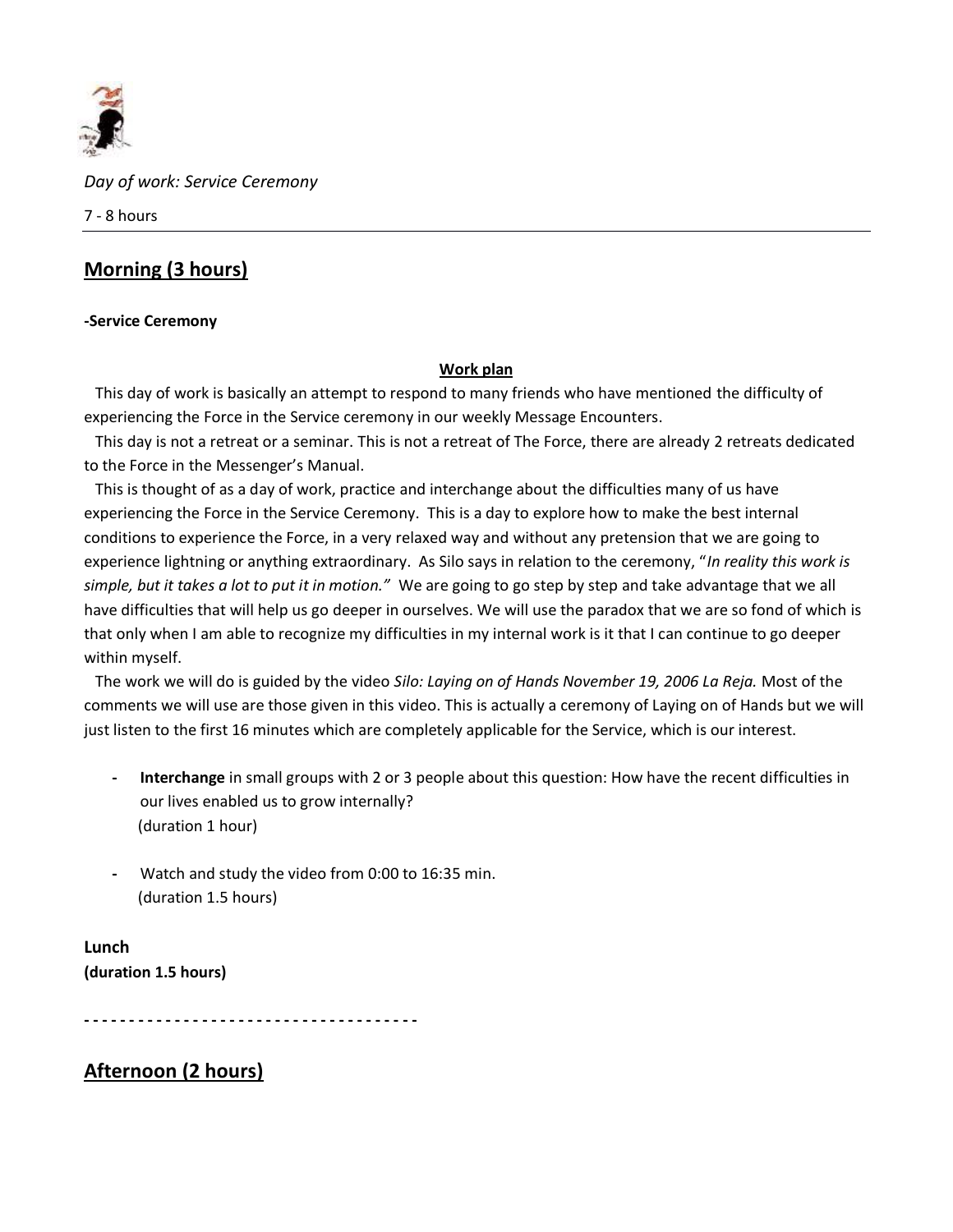#### **Practice – procedures and difficulties in different moments of the Service**

#### **Previous Meditation** (duration: 10 min.)

#### *What do I really need?*

SILO: "*And in these situations with the Force we'll organize our askings. We'll derive them from the work with the Force. If we move that energy, we'll catapult them to another level. To where? Towards an intention. That intention will be towards something we truly need. And so we are going to launch that force that we have mobilized so that what we truly need may be fulfilled. To give it a push. How does this happen? We have no idea, but we give it a push. Before starting the work of the Force, the suggestion would be:"* **Practice/reflection** (read calmly with time to reflect over each phrase): *"….what do I truly need? ….. not everyone needs the same thing. What do I really need? ……It would be very good to be able to define that situation………. What do I really need?"* 

Brief pause and repeat the reflection

Commentaries

#### **Expectations** (duration: 10 min)

SILO: *"This ceremony is not extremely poetic, but neither is it technical. It's not a matter of levers, screws, buttons, so that things happen. It's poetic in the sense of the mental position that would be good to achieve. And that mental position is of trying to reach inside of oneself, as much as possible, without worrying about what is happening in the external world and in the world of the representations that have to do with the external world."*

We are going to recognize our worries and expectations and the best would be that we encouraged them to relocate themselves in our co-presence for a moment so that we can just pay attention to what we are doing.

#### **Tensions** (20)

SILO: *"Nothing (bad) will happen if we leave aside our tensions a little. And so through the mind, the heart, and the body, we enter into this relatively simple work, but we try to clarify things, and we ask ourselves about each one of those steps. My mind is restless, I ask myself……My heart is troubled, I ask myself……And by asking myself, it's like I soften all of that. My body is tense. And by asking myself, I tend to loosen it up. "*

I observe my tensions and what is bothering me. This a soft, observing attention. I just follow what is being said, nothing more, simply attend to what is being said and my sensations.

Practice 1 (duration 5 min.)

#### **My mind is restless.**

*But is it really restless?.... Is that true?..... Not true?......And in what way is my mind restless?....... What is the concern in my mind at this moment?..... Could we not quiet it down for a few moments?.... My mind is restless.*

#### **My heart is troubled**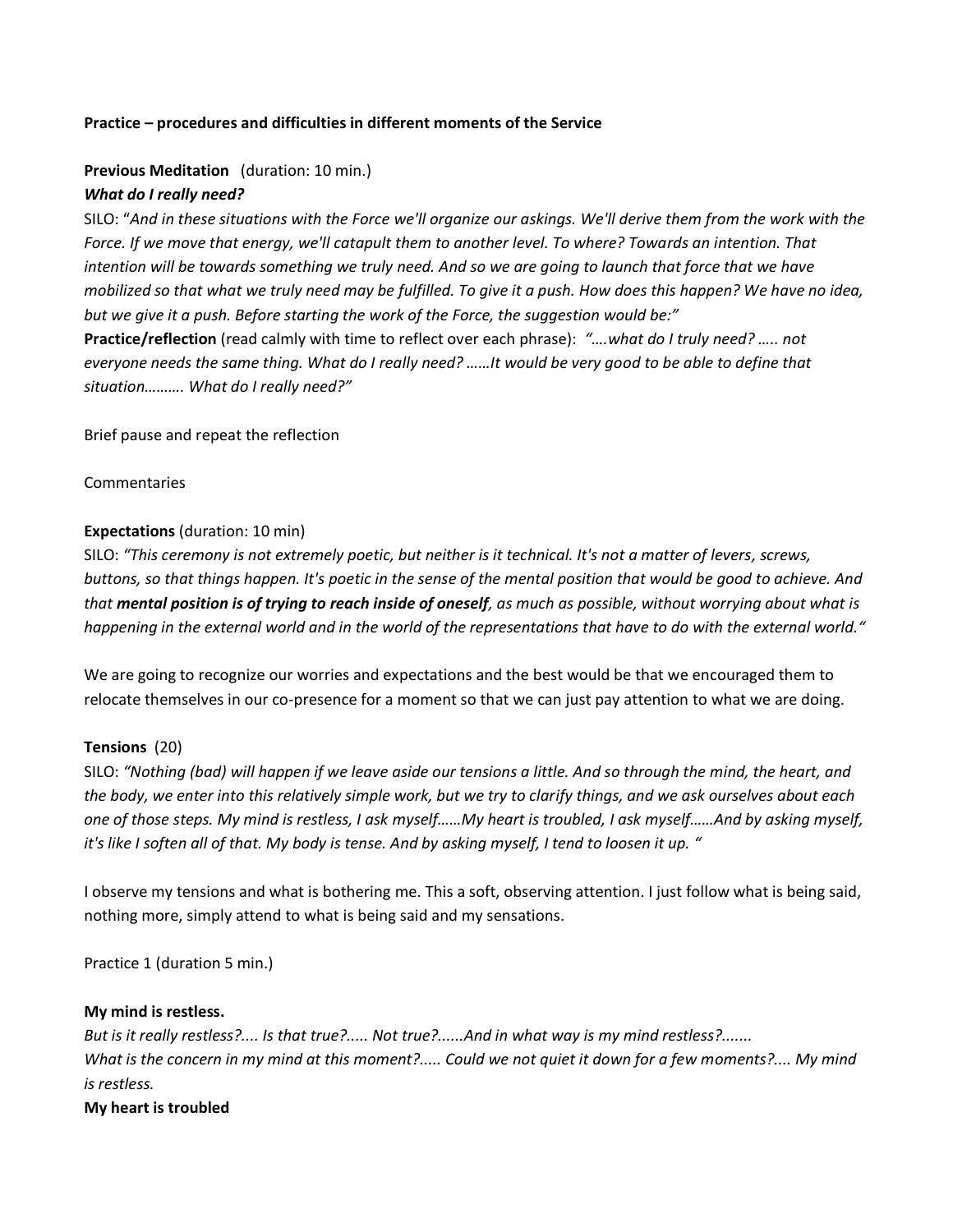*Is it really troubled? Or is it very calm?....Is it accompanied by a kind of shallow breathing?......By a kind of subtle fright?.... Is my heart troubled?.... Can we make a little effort to get into a softer situation?*

## **My body tense**

*This is easier….it's easier to locate these tensions….easier to locate but not to soften… In the muscles…..or more internally? ….the tensions that you know well…..or others?…..there are particular tensions in each one of us……my body is tense….where?.... I examine this thing of 'my body is tense'…. I attend to this for a few minutes and get closer to myself…..* 

# **Brief pause**

Practice 2 (duration 5 min.)

## **My mind is restless**

*But is it really restless?.... Is that true?..... Not true?......And in what way is my mind restless?....... What is the concern in my mind at this moment?..... Could we not quiet it down for a few moments?.... My mind is restless.*

## **My heart is troubled**

*Is it really troubled? Or is it very calm?....Is it accompanied by a kind of shallow breathing?......By a kind of subtle fright?.... Is my heart troubled?.... Can we make a little effort to get into a softer situation?*

## **My body tense**

*This is easier….its easier to locate these tensions….easier to locate but not to soften… In the muscles…..or more internally? ….the tensions that you know well…..or others?…..there are particular tensions in each one of us……my body is tense….where?.... I examine this thing of 'my body is tense'…. I attend to this for a few minutes and get closer to myself…..* 

# **What's been created with all these questions?**

SILO: *An ambit has been created, an interesting change to put myself into other things. That's what has happened. Nothing more extraordinary, but something very useful has happened. I've created an adequate field to put myself into this thing of the Force.*

**Comments**

**Pause (duration 15 min)**

#### **Attention**

The difficulties we have in going deeper inside. Here Silo has placed all the difficulties within the ceremony. In this sort of dialogue with myself I have to reach inside, go inside and begin to look for the perturbations in my mind, heart and body from inside, not outside looking in.

The attention that we could practice is a type of attention that is placed deeper within ourselves, not superficially. This is when I place my attention on *the sensation of looking from the internal space behind my eyes….*the sensation of being behind my eyes and looking at them from the back. I pass my look over each one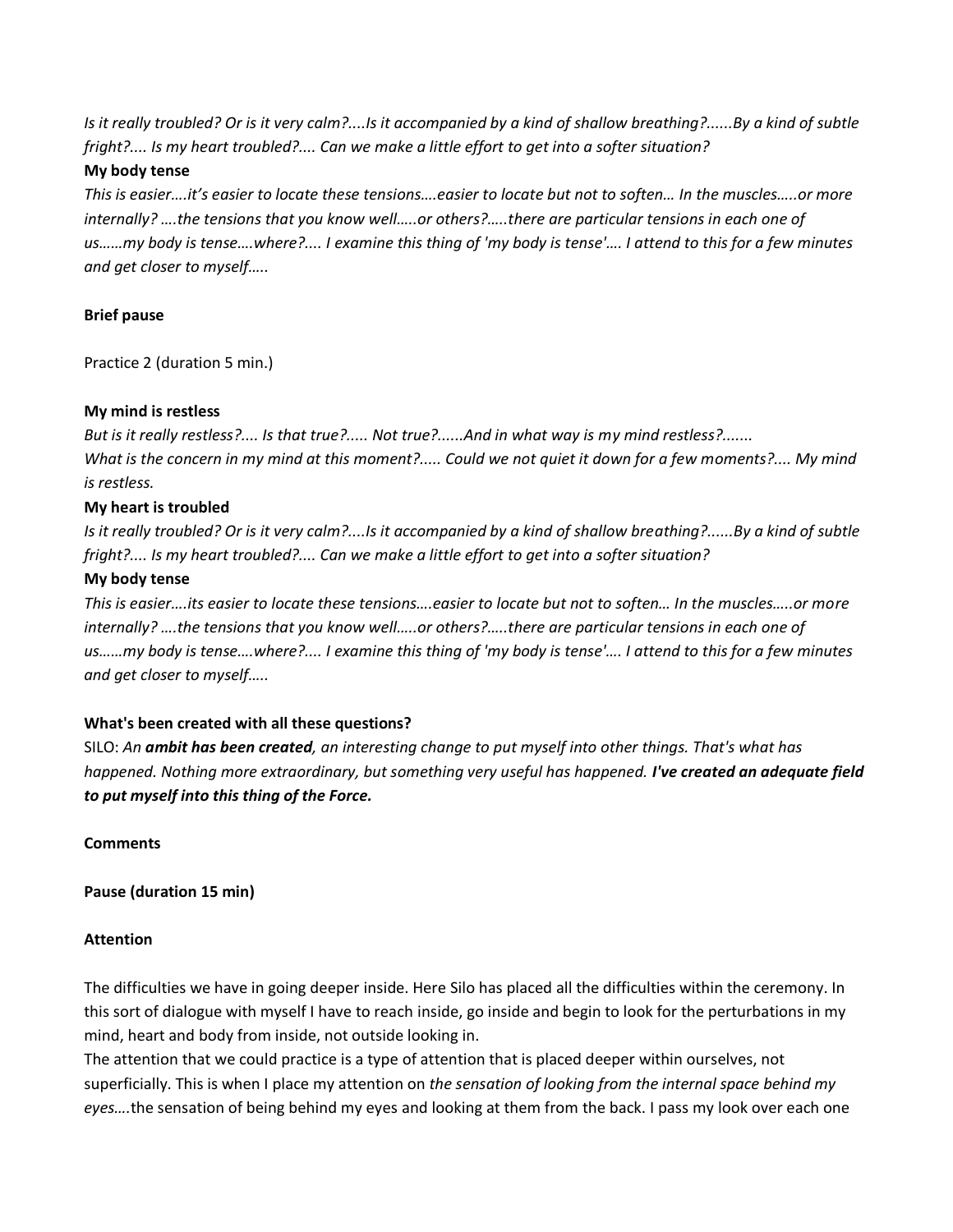of these zones of my inner body, making a kind of "scan" of the sensations of my inner body. Just placing the attention over an area or a tension, without trying to do anything, the zone begins to relax.

Here the key is to connect with the sensation of an internal attention that is located inside the head in a space behind the eyes. For this one needs to go inside, behind the eyes and begin this calm conversation with yourself while moving the look through the areas of my mind, my heart and my body.

**Practice:** I close my eyes…..I feel the sensation of the zone of my eyes in my face….now I let this sensation float inwards, beyond my eyes towards the inside of my head….a little further inside…I feel the sensation of this space behind my eyes…..I look at the back of my eyes from this space….now I attend to the sensation of looking….calmly….without forcing anything…I register the sensation of this space of attention….this is an attention that is calm, soft.

# **Break 15 min**

# **Configuration of the sphere (duration 30 minutes)**

How do we configure the sphere? The most important is that the register of the sphere "fits" with you. It is not important the height, if it is close, big, small. No complications how it arrives, what is important is that it ends in your heart and transforms into a sensation. Between the visual representation or the coenesthetic, what is important is the sensation of the sphere and that this sensation goes expanding. We go internalizing the representation and it converts into a sensation. **Without a sensation nothing will happen.** 

# **Expansion of the sphere:**

What is important is that you are attentive to the sensation that expands. You don't put anything in the experience; you don't try to have certain emotions or to breathe in a special way. All of this will happen as the experience unfolds. Your attention is placed on the sensation of the expansion and everything just happens as a consequence.

# Interchange/comments

# To mobilize that Force we need two things:

SILO: *"First: that the previous work be more or less well done. If the tensions and things are so great, I can't get into theme. And the second thing is that this Force shouldn't be forced. It's not brought here with great intensity, but instead calmly, softly. That sensation of internal softness is what helps to mobilize the Force within you. All the above has also been a matter of internal softness. No tensions in the mind, no tensions in the body, no tensions in the expectations. All of that creates this softness."*

SILO: *"Now we are going to speak about the Force. You move this psycho-physical energy with an affective tone. This is the most important point. You will not be able to move the Force if there isn't sufficient emotional, affective force. This force is similar to love, that which makes those internal movements. This is the poetic part of the work. We create an adequate field, then we put ourselves inside of this internal field and we charge it with affection, affection, friendship…..the first is friendship with oneself."*